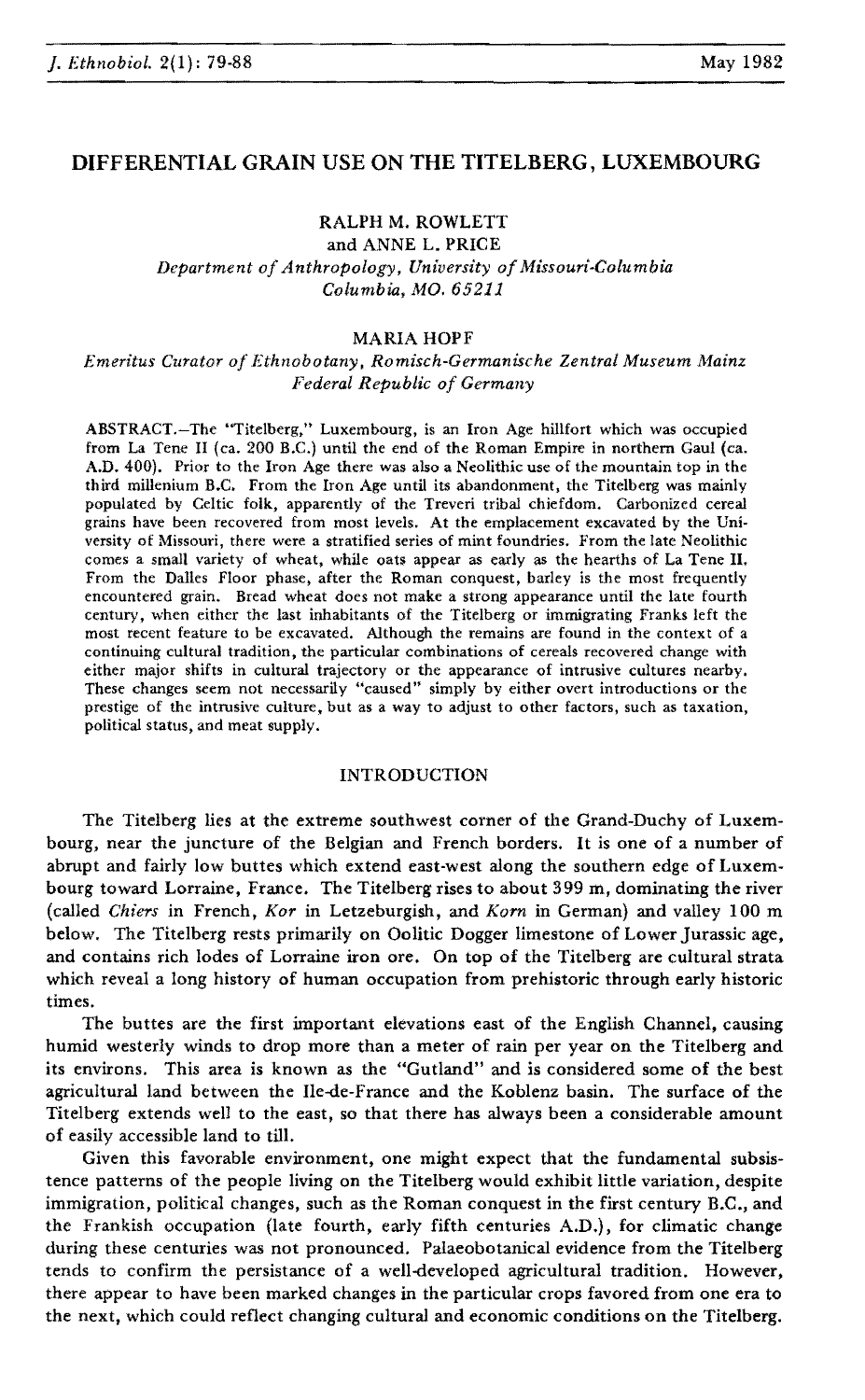# CULTURE HISTORY

In the late 1950's the Luxembourg State Museum began a long-range program of systematic excavation of the Titelberg (Thill 1965, 1966a and b, 1969, 1980; Thill et al. 1971; Metzler and Weiller 1977; Krier 1980a and b). During the summers of 1972-1974 and 1976-1978, excavations were made by a team of archaeologists from the University of Missouri.<sup>1</sup> This research team confirmed the depth of the stratigraphic sequence during excavation of a trench 13.35 m wide by 15 m long while attempting to establish the nature of the pre-Roman occupation of such hillforts.

The University of Missouri excavations on the Titelberg revealed two Neolithic levels, the later one dating to ca. 2000 B.C., (near the beginning of the Bronze Age) by thermoluminescence dating (Rowlett et al. 1980:38-40).

In the third century B.C., or slightly earlier, the Titelberg was settled by Celtic peoples. By the first century B.C. this group of settlers can be identified as members of the Treveri tribe. The Titelberg, by far the biggest hillfort in the Treveran tribal area, is commonly regarded as the main settlement of the tribe (Thill 1965). The central street system was arranged in a rectangular grid, and a coin-minting operation began in the later Iron Age horizons. Gaullish mints operated under the office of the chief, with coins usually bearing either his or the tribal name. This mint continued production through the early period of Roman rule on the Titelberg. Nothing was ever built over the mint except a metal smelter in the fourth century A.D., which appears to have been used in part to melt down debased Roman coinage.

During the period of Roman rule, from the late first century B.C. to the late fourth century A.D., the Treveri remained on the Titelberg, operating a profitable glass, ceramic and iron industry after the razing of the coin mint. At the end of this period, there was a settlement by Franks in the valley below (late fourth and early fifith century A.D.) The Titelberg has not been occupied since that time and was farmed after the Renaissance.

Under Roman rule, in the first century A.D., the capital of the Treveri was shifted east to where the modern city of Trier (Wightman 1970:38-42) stands in western Germany. Entirely new Roman or mixed Gallo-Roman towns were established at places like Mamer and Dalheim in Luxembourg, with the Titelberg relegated to the tribal hinterlands, away from the main highways, and seemingly no longer an officially significant place.

There is indication of considerable cultural continuity on the Titelberg. During the four centuries of Roman rule, the rectangular street grid originating in the Iron Age was retained, and the iron industry and coin minting operation continued. The basic subsistence pattern of cereal agriculture persisted. Manufacture of black marine shell-tempered pottery continued throughout the period, gradually diminishing from 44% to 5% of the ceramic inventory. Tools, such as knives and scalene cutters, and fibulae continued in traditional forms. In the Treveri area names continued as Celtic in formal arrangement although the names themselves were often Italic, Greek, or Hebraic adoptions (Wightman 1970:50-51). According to St. Jerome, Celtic was still the language of association for every day use until his day in the fourth century A.D.

### SITE STRATIGRAPHY

Excavations on the Titelberg have produced nearly 50,000 each of potsherds and bone, numerous tools, objects of bronze, iron, lead, glass, and stone, as well as several thousand cereal grains. The main features in which remains have been found are (Figs. 1 and  $2$ : 1) a smelter (North smelter) dating to the fourth century  $A.D.,$  which contained, besides numerous potsherds, glass and tool fragments, over 200 heat damaged coins, 2) foundations (Fig. 1, e) of a two-room building,  $4.4 \text{ m}$  by  $12 \text{ m}$ , above the floor paved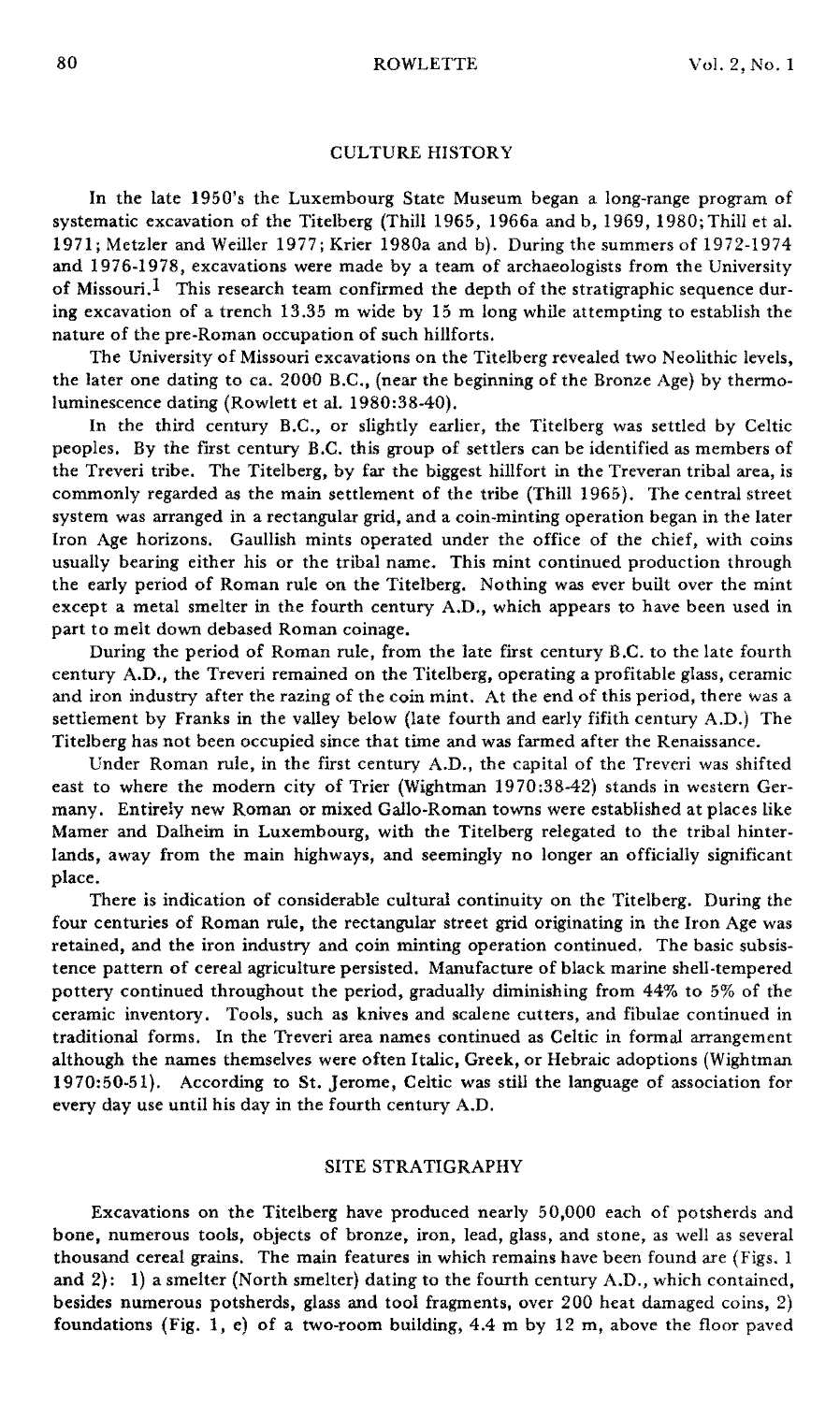

FIG. 1-Floor Profile (50 cm west of J/I line). (a) Stone, (b) Humus zone, (c) Dark brown, (d) Rubble, (e) Stone wall foundation, (f) Light Brown Interior Floor and Light Brown I Exterior, (g) Dalles Floor, (h) Dalles Illa level [green], (i) Dark Gray-Brown, (j) Cellar fill Brownish Orange, (k) Cellar fill Brownish, (l) Cellar fill Fossiliferous Deposit, (m) House hearths, projected three meters [Dalles floor] or one meter [all other floors] to the east to the profile, (n) Cellar Red-spotted, (o) Cellar Brown Dalles, (p) Cellar Green Clay spotted, (q) Cellar Tan, (r) Cellar Yellow-Orange layer VII, (s) Yellow-Brown Exterior, (t) Yellow-Green Clay Floor, (u) Orange-Oay Floor, (v) Bright Yellow level, (w) Pale brown Floors I-Ill, (x) Orange Brown Floors I-III, (y) Ash Floors HV, (z) Orange, (aa) Lower Neolithic level, (bb) Jurassic outcrop, (cc) Bottom of archaeological cut, (dd) Yellow. Floors are enclosed in heavy line. The Upper Neolithic, scraped away in this location, occurs just under the lowest Iron Age levels exterior to the Ash Floors.

**1982**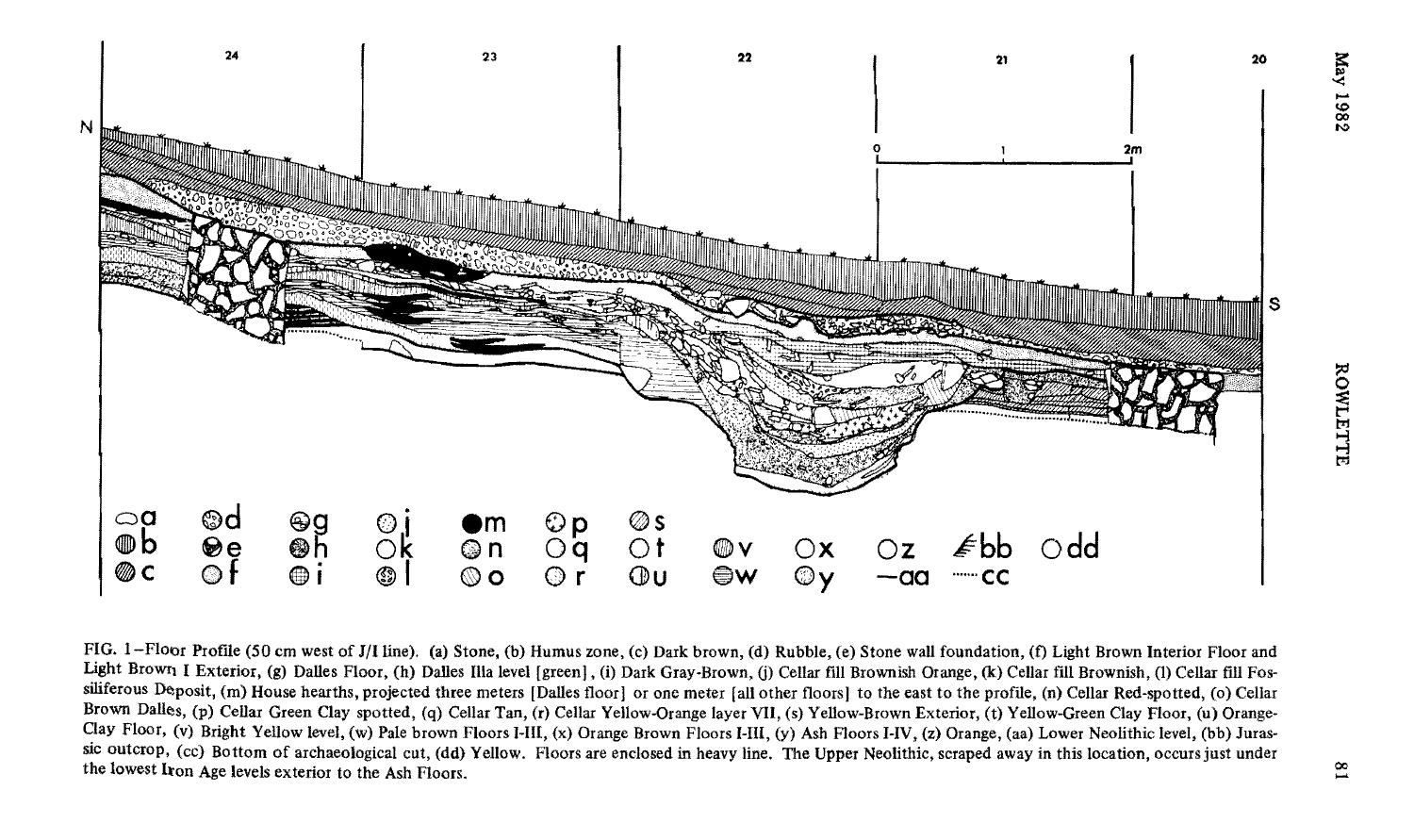

FIG. 2-Plan of Mint Foundries and Side Street. (A) Oay around 4th century smelter, (B) Stone rubble associated with 4th century smelter, (C) Compact rubble associated with 4th century smelter, (D) Gravel paved side street, (E) Plaster filled robber trench, (F) Foundations of Augustan mint foundry, (G) Fireplace of Augustan foundry, (H) Exterior levels. Heavy lines show limits of Dalles Floor (larger enclosed area) and Oay and Earth Floors (smaller enclosed area). Line N-S shows section profile in Figure 1.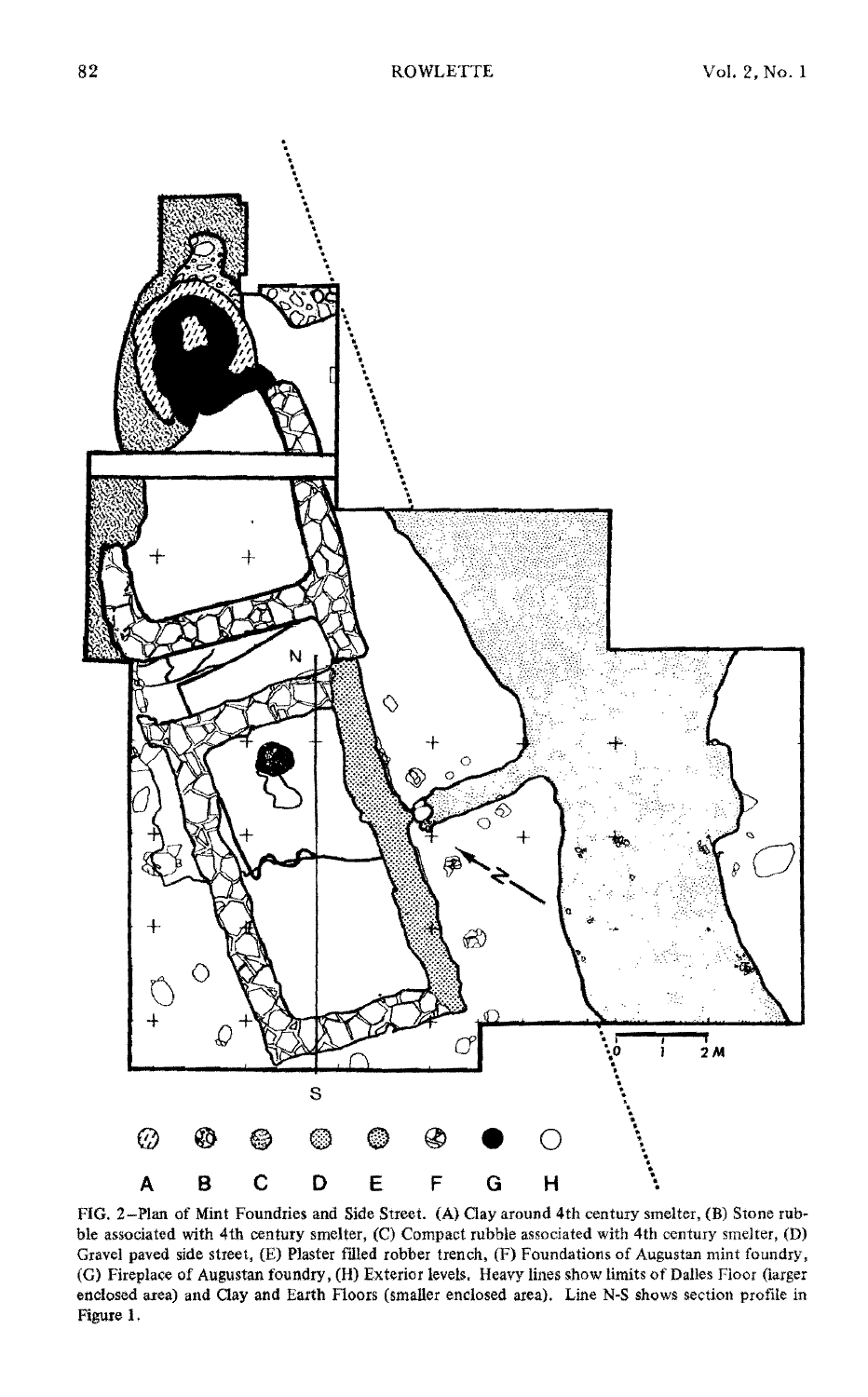#### May 1982 ROWLETTE 83

with flagstones or dalles (Dalles floor) of Augustan age, built over a series of earlier Iron Age buildings, parallel to the Roman street, 4) a bronze smelter from early Augustan times (late first century B.C.), 5) a succession of at least 14 floors and 13 hearths (Fig. 1,  $f-h$ ,  $t-y$ ) beneath the Dalles floor, belonging to the Iron Age buildings. The floors, composed of various days and ashy earth layers, are the veritable floors of the structures in which people lived and worked. All of the hearths except one are almost directly superimposed on each other. The earliest dated floor (y-Ashy earth II) has a CI4 date of  $306· ± 55 B.C.$  Lastly, 6) two Neolithic levels (Fig. 1, aa) one immediately below the Iron Age levels, dating to 2000 B.C., and another 20-25 cm below the later one.

Occupational levels overlying the Augustan levels in the westernmost 5 meters of the excavated area contained evidence, mainly coins, for the second through fourth centuries of Roman occupation.

# PLANT REMAINS

Given a certain amount of cultural continuity and a favorable environment for cereal agriculture, one would expect a relatively stable complex of cereal grains utilized. However, the prehistoric plant remains from the Titelberg show fairly drastic shifts in the species and complexes of cereal grains used in different areas. Cereal grains and weed seeds have been recovered from seven levels (Table 1). Seeds were recovered by direct observation in the field and subsequent flotation of soil matrices in which seeds had been found. Some simple flotation was done in the field, but the majority of grains recovered from the Dalles Floor cellar hearth and the North Smelter were retrieved with the aid of chemical flotation described in Bodner and Rowlett 1980. Flotation of ran· domiy selected soil samples has not produced a single seed so far.

TABLE 1.-Distribution of seeds by level.

| Level          | Date                                    | Feature                                                 | <b>Plant Remains</b>                                                                                                                  |
|----------------|-----------------------------------------|---------------------------------------------------------|---------------------------------------------------------------------------------------------------------------------------------------|
| Dark Brown IA  | Fourth<br>century A.D.                  | North<br>Smelter                                        | $1000$ seeds<br>88.6% T. aestivum<br>(breadwheat)<br>7.9% T. monococcum<br>(einkorn)<br>T. dicoccum (emmer)<br>2.8% T. spelta (spelt) |
| Dark Brown IB  | Third<br>century A.D.                   | includes<br>concentration<br>of finds in<br>rubble heap | none                                                                                                                                  |
| Dark Brown II  | Second<br>century A.D.                  |                                                         | $121$ seeds<br>120 Avena sp (oats)<br>1 T. aestivum<br>(breadwheat)                                                                   |
| Dark Brown III | Second half<br>of first<br>century A.D. |                                                         | none                                                                                                                                  |
| Rubble Surface | $A.D. 25-50$                            | ruins of the<br>Augustan stone<br>foundation mint       | none                                                                                                                                  |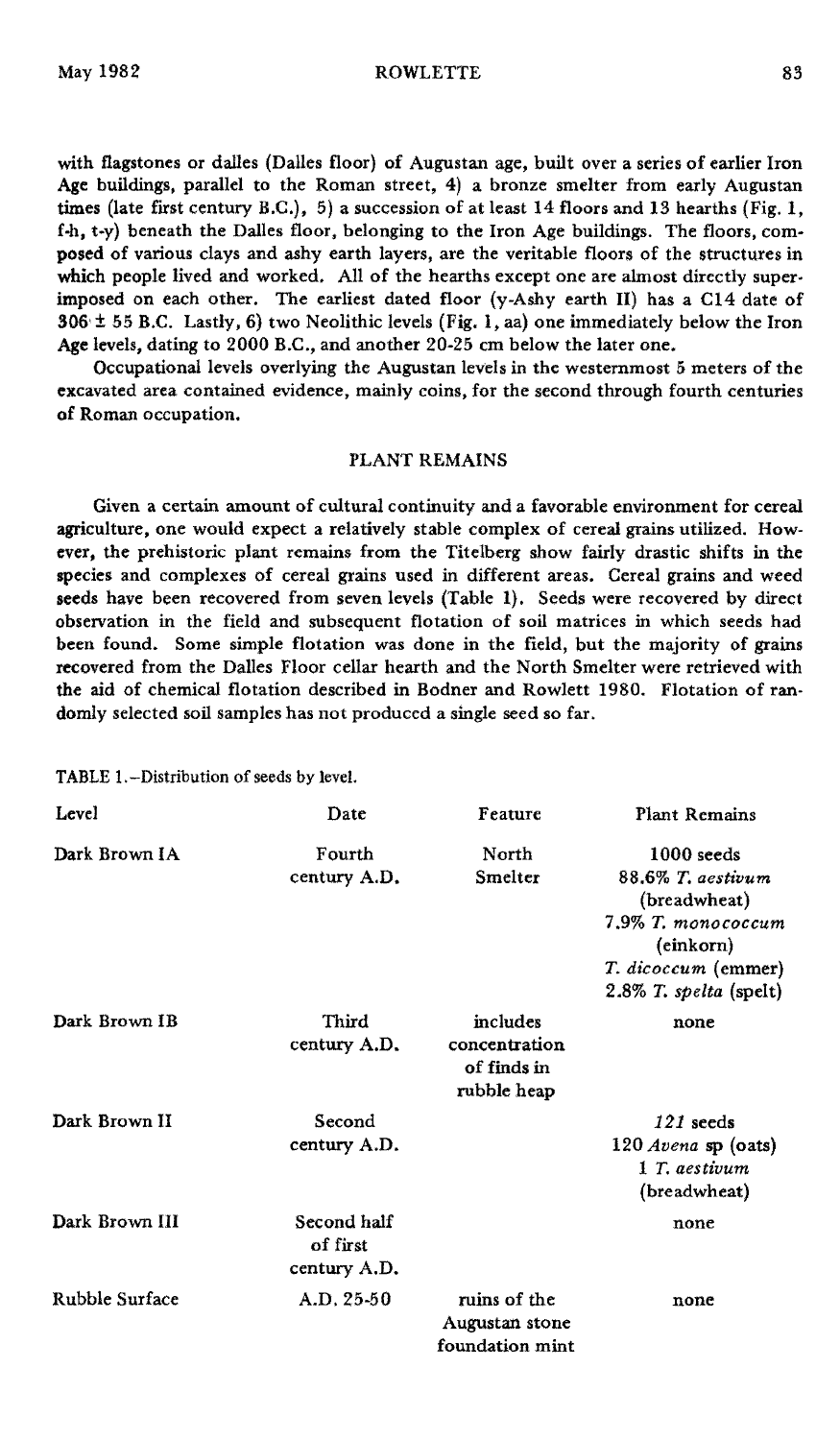| Level           | Date                      | Feature                                    | Plant Remains                                                                                                                                                                      |
|-----------------|---------------------------|--------------------------------------------|------------------------------------------------------------------------------------------------------------------------------------------------------------------------------------|
| Light Brown I   | A.D. 10                   | flagstone<br>floored Dalles<br>Floor house | 2800 seeds (found in<br>hazel twig basket)<br>1850 Hordeum vulgare<br>(barley)<br>535 Goosefoot<br>(Chenopodium)<br>45 T. Dicoccum<br>5 breadwheat<br>(bindweed)<br>10 misc. weeds |
| Clay Floors     | 50B.C.<br>A.D.1           | building floors                            | none                                                                                                                                                                               |
| Orange Brown II | La Tene III               | building floors                            | $46$ seeds<br>31 goosefoot<br>8 oats<br>2 breadwheat                                                                                                                               |
| Ashy Earth II   | La Tene II<br>306±55 B.C. | building floors                            | 13 seeds<br>1 Einkorn<br>1 emmer<br>1 breadwheat<br>1 barley<br>1 oat<br>8 weeds                                                                                                   |
| Late Neolithic  | 2000 B.C.                 |                                            | 3 Triticum spp.                                                                                                                                                                    |

All seeds and grains have been identified by Dr. Maria Hopf of the Romisch-Gennanisches Museum in Mainz. Wood and timber pieces were identified by Dr. Ernst Hollstein of the Rheinland - Pfalz Landesmuseum Trier, and Dr. Susan Vehik of Oklahoma University studied pollen from the Titelberg.

Given the fact that plant remains are subject to the vagaries of preservation, recogni. tion, and recovery in the field to a greater extent than other artifacts and ecofacts, some observations can be made concerning the types of cereal grains used at various times. Some of the samples are quite large, and several come from tight associations where there is little likelihood of post-depositional movement biasing the samples.

### *Neolithic*

Neolithic and late Neolithic wheat *(Triticum* spp.) provides a baseline against which to consider later Iron Age and Gallo-Roman grains. One of the three grains found in the later Neolithic level is intact, with some organic debris adhering to it, perhaps glume or carbonized chaff. The second grain is broken. The two grains were found close to each other, near a sherd, a scraper end, and a pendant. A grain impression of apparently the same genus was discerned on the potsherd nearby.

TABLE 1. (Continued)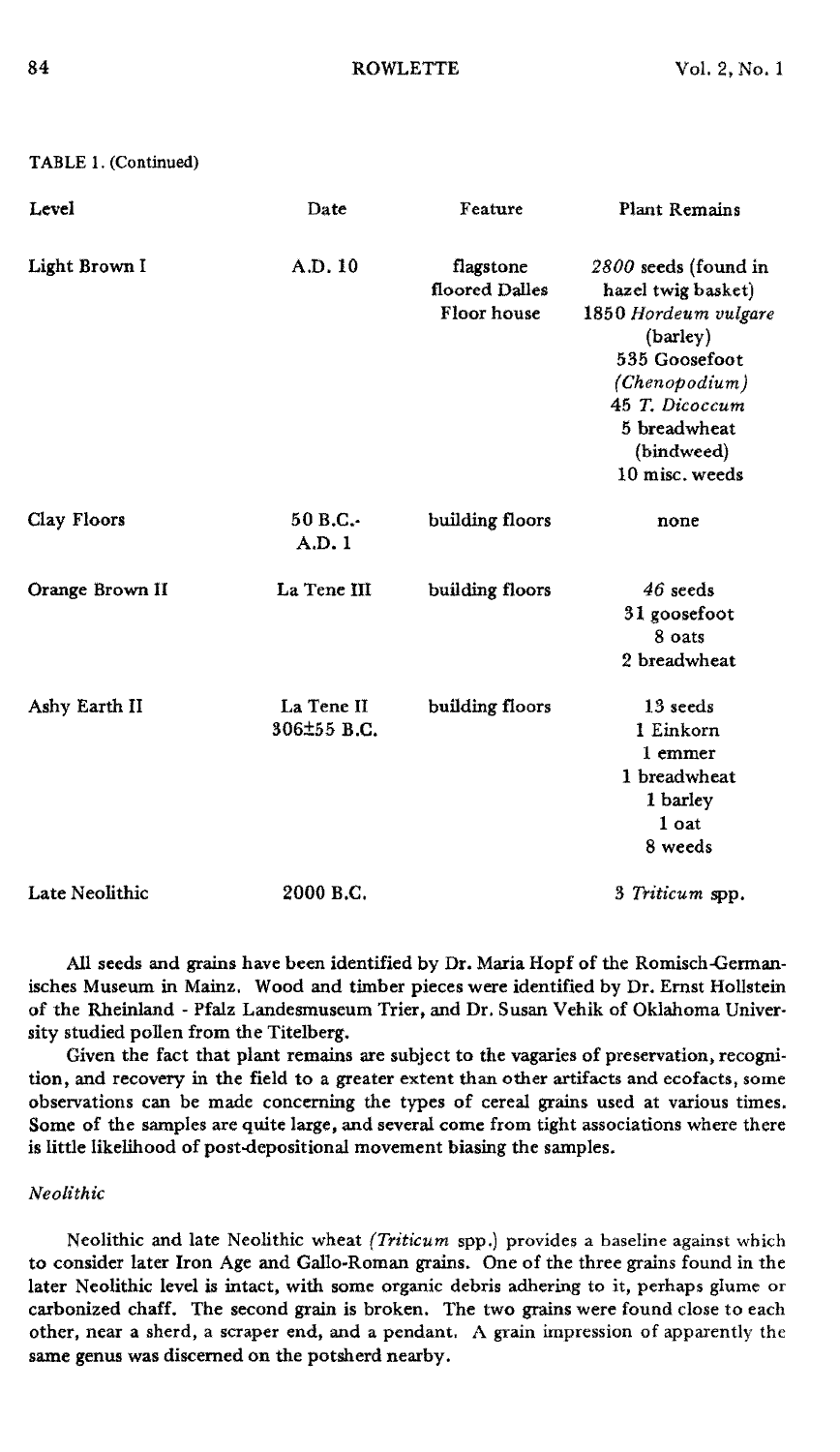May 1982 ROWLETTE 85

The size of these grains was compared with that of breadwheat, *Triticum aestivum* (d. *T. sphaeorococcum* and representative compactum identified by Maria Hopf) found on the Titelberg in the Missouri excavations on the North smelter (Table 2). It also compares the size of wheat from Chassemy, France (fifth century B.C.), from the Gallo-Roman site of St. Gengoux-de Scisse, Saone-et-Loire, France (third century A.D.), and a control sample of modem breadwheat from the University of Missouri.

TABLE 2.-Comparative wheat sizes in mm.

| length | breadth | thickness |
|--------|---------|-----------|
| 5.48   | 2.86    | 3.86      |
| 5.24   | 2.97    | 2.39      |
| 5.10   | 3.5     | 3.6       |
| 5.0    | 3.5     | 3.5       |
| 3.6    | 2.6     | 1.9       |
|        |         |           |

\*Hopf et al. 1978:37-45

The fourth century wheat is clearly larger, but it is hypothetically possible that rodent or earthworm activity could have provided the means for later grain to be carried down to the Neolithic level. The probability of such an occurrence was tested using the Student's t-test as formulated by Blalock (1960:148). The test compared the normalized sizes of the grains from the fourth century A.D. smelter and the Neolithic level. The results of a one-tailed test with five degrees of freedom yields a probability of less than 0.025 that the smaller grains could be from the same cereal population as the grains from the North smelter.

The Neolithic grains are also considerably smaller than other grains of comparable or greater age, e.g. einkom *(T. monococcum)* (5.2 mm long) and emmer *(T. dicoccum)* (5.35 mm long) from the Bandkeramik Tradition Neolithic levels at Entzheim (Bas-Rhin) (Hopf 1975:115-116).

### *Ash Floor I/(y)*

The earliest preserved Iron Age plant remains were recovered from the Ash Floor II hearth, early La Tene II, 200 B.C. or before. The seeds and grains found in the hearth are in close association. The remains included Einkom, emmer, barley *(lforedum vulgare)* and one oat, *(Avena* sp.), and one weedy vetch seed *(Vicia* sp.).

### *Orange Brown I/(x)*

The 46 seeds from this level occur in the hearth. Of the 46, 31 are goosefoot *(Chenopodium* sp.). Goosefoot has long been considered seriously an Iron Age cultigen (Rowlett 1968:132), but these seeds may be wild. Barley outnumbers wheat 4:1. The five remaining seeds were weeds, one nipplewort *(Lapsana communis,)* and four bindweeds *(Polygnum convovulus).*

# *Dalles Floor Cellar (g-o)*

The number of grains here dating after the Roman conquest, but when mint operations were continuing, increases dramatically. Finds were from both the Dalles Floor cellar and outside the Dalles Floor cellar and outside the Dalles Floor house. The fireplace provided a sample of about 2,800 cereal grains and weed seeds which were burnt in a hazel twig basket or tray. One thousand eight hundred and fifty of the seeds are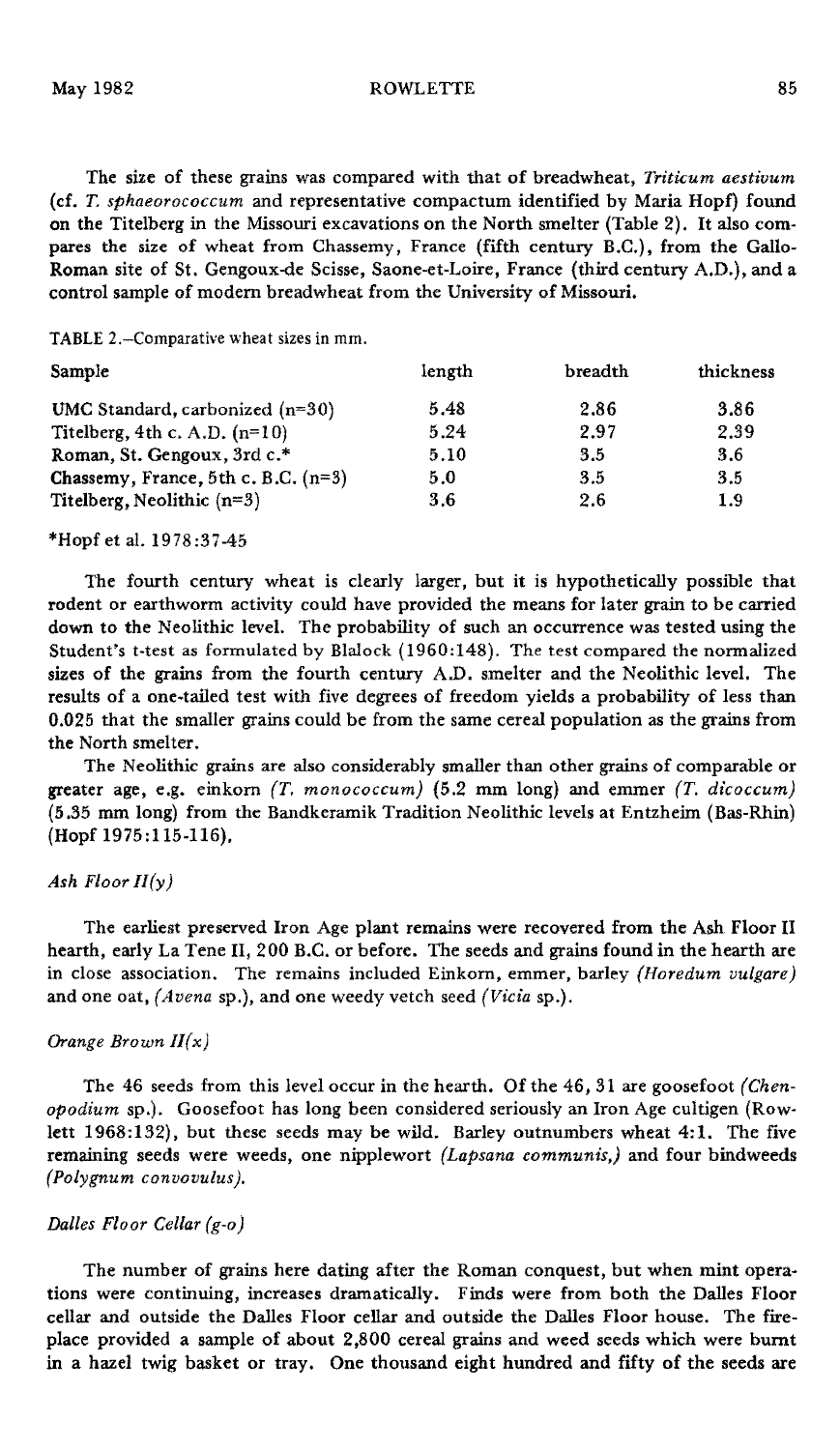barley, 45 are emmer, and only five are breadwheat. There were large numbers of goosefoot seeds (525), bindweed seeds (189), as well as nine other weed seeds, including hemp nettle (61), chess (9), purple cockle (1), nipplewort (12), corn spurry (2), graminae (10), *Astragalus* sp. (2), *A triplex* sp. (1), and marsh bedstraw (2).

The number of weed seeds present is surprising. The Treveri were, along with the Remi, one of two tribes of Gaul reported by the Romans to have a mechanical reaper (Mertens 1958). The reaper could account for the number of weed seeds present in the sample, although the reaper could have been in operation as early as the Orange Brown II floor. Dr. Maria Hopf has cautiously suggested that the large collection of weed seeds and barley, less nutritious than wheat, was submitted by the conquered Treveri as part of their tax payments to the Romans. Thus, they would have little interest in clearing away the weeds, which would have swollen the total volume of the grain. Since the Romans, in the early days of the Empire, ruled through local leaders, the presence of tax payments in kind at the mint would not be unreasonable, as Celtic chiefs operated the mints producing coins.

The size of this barley may be compared to carbonized modern grain. It is smaller than the modern barley, and also barley from the Roman site at St. Gengoux-de-8cisses, France of the third Century A.D. (Hopf et al. 1978) (Table 3).

TABLE 3.-Comparative barley sizes in mm

| Sample                             | length         | breadth        | thickness      |
|------------------------------------|----------------|----------------|----------------|
| Dalles Floor $(n=50)$              | $5.24 \pm .50$ | $2.97 \pm .22$ | $2.39 \pm .24$ |
| St. Gengoux, 3rd c. $A.D.*$        | 6.2            | 3.4            | 2.6            |
| Modern barley, carbonized $(n=50)$ | 7.2            | 3.94           | 3.11           |

\*Hopf et al. 1978:37-45

#### *Dark Brown llB(e)*

The early second century A.D. remains show a drastic change from the Dalles Floor level. One hundred and twenty of 121 grains are oats, and only one is breadwheat. These relatively clean finds were found scattered over the top of the last floor of the foundation house and in the exterior levels of Square 25/1. They were not found in close association, but the great preponderance of oats is dear. This makes sense when one looks at the curve of available animal protein through time. As the Roman occupation of the Titelberg continued, the Treveri had relatively less animal protein available to them. Oats, which have a relatively high protein content, may have been propagated to compensate in part for the diminishing availability of animal protein (Fig. 3). It is known that the Romans greatly preferred breadwheat, and encouraged its propagation. This seems to have had little effect on the native habitat Titelberg until the fourth century.

### *North Smelter* (Fig. 2, b)

There are no grain samples dating to the third and early fourth centuries. However there are nearly 1,000 grains from the late fourth/early fifth century smelter where breadwheat is preponderant.

The North Smelter consists of black burnt levels alternating with stony levels. Finds from the smelter include potsherds of the fourth century, rouletted *terra siguillata,* the mouth of a Mayen lobate mouth pitcher and a tear-shaped belt tab. Iron tools were found, as well as fragments of glass and masses of molten bronze. The most frequent finds were coins, 218 total, 88% of which were burnt. The latest coins date to the reign of Constantine, A.D. 318-330. This feature constitutes virtually the only disturbance of the much older series of mint foundry floors.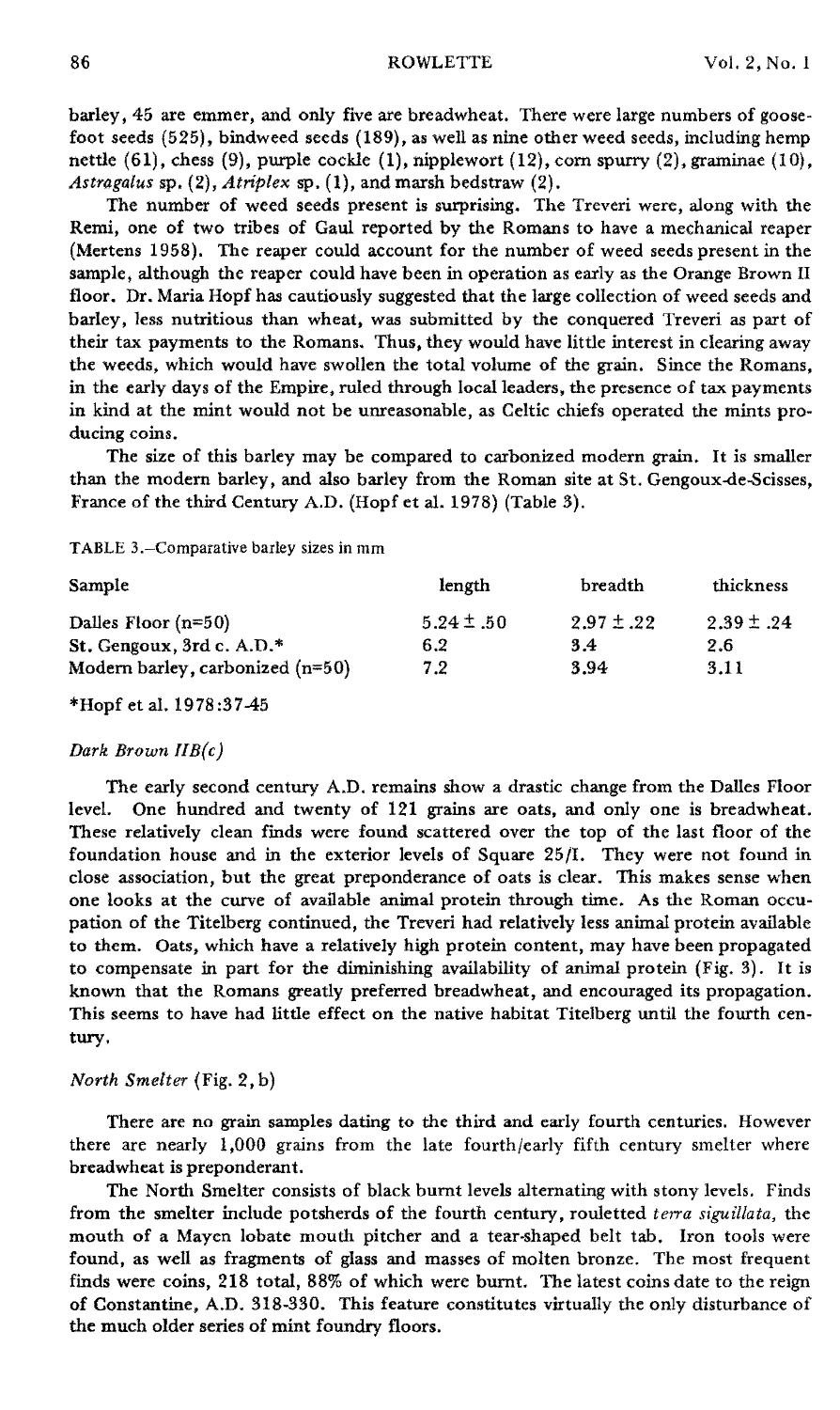

FIG. 3.-Proportions of cereal grain genera in relation to the amount of animal bone per stratum. Diagonal lines-animal bones; black-wheat *(Triticum);* stippled -barley *(Hordeum);* small circlesoats *(Avena).*

The grains from the burnt smelter layers were identified as 88.6% breadwheat. Einkorn and emmer composed 7.9% of the grain, and spelt *(Triticum spelta)* composed 2.8% of the sample. Only five barley grains were recovered from the lower levels as well as vetch, and one sloe-berry stone *(Prunus spinosa).* The breadwheat from the North smelter is smaller than a modern carbonized sample, but less so than any of the other cereal grains discussed above.

The plant remains from the North smelter were found in closer association than those of the second century which were scattered throughout the excavation area but less close than the hearth finds from the Dalles and Iron Age floors.

# SUMMARY

The samples of plant remains found in excavations of the Titelberg cannot be considered random or totally representative samples of the total complex of cultigens on the Titelberg. However, there is a clear tendency for one or another of the cereal species to